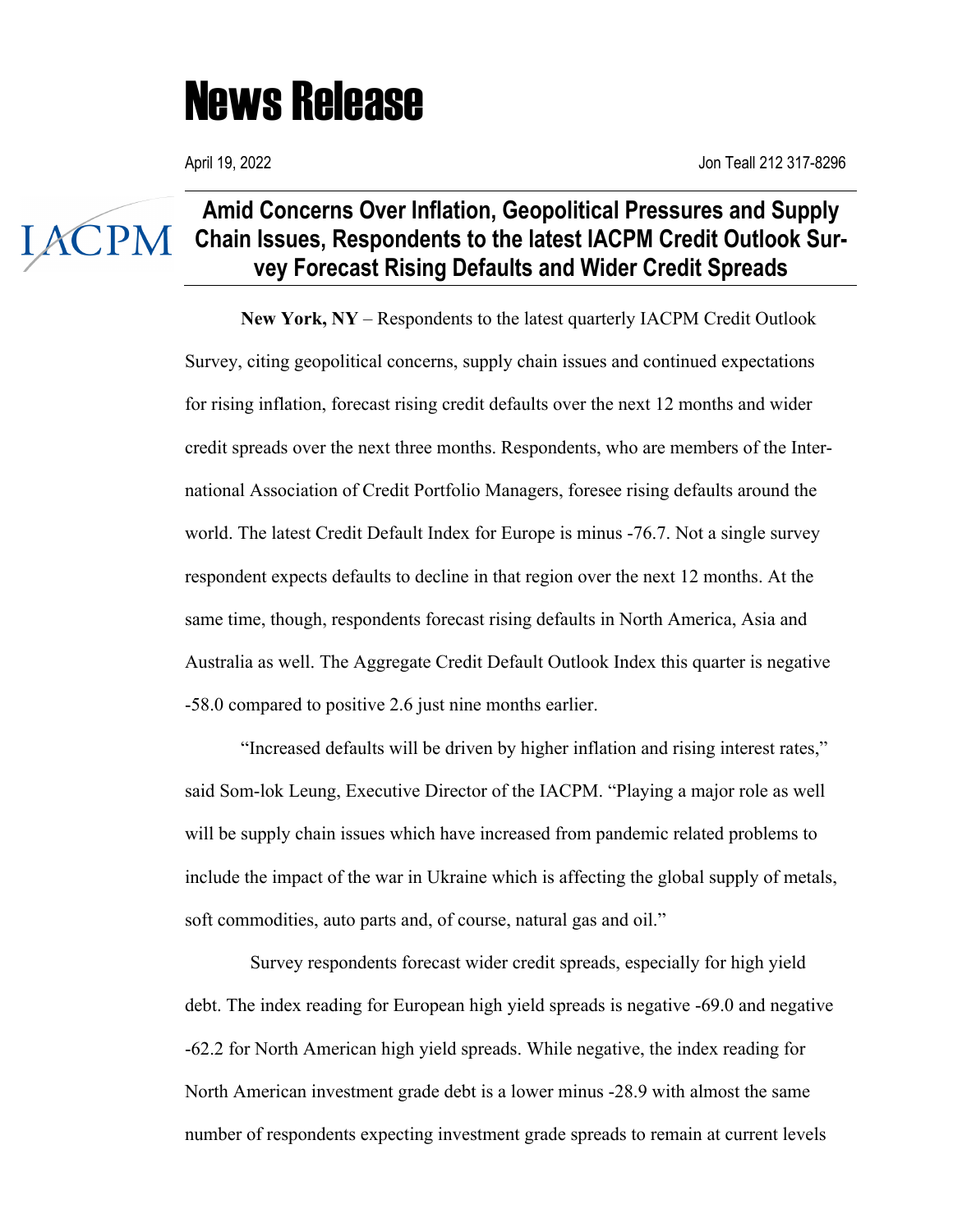as the number of respondents who are expecting spreads to widen. A significant number of respondents, 43%, also expect investment grade spreads to stay unchanged in Europe as well.

"Given current global market conditions, survey respondents are not surprisingly more inclined to expect high yield spreads to widen than investment grade debt," said Mr. Leung. "Respondents also note a considerable amount of widening has already taken place, so a further increase is less likely."

In response to higher inflation and other issues, central banks are raising interest rates globally and are reducing their vast asset holdings. These actions will significantly impact global economies, financial markets and individual credits but survey respondents note the full effect is unknown at this stage.

"At this point in the process, our members point out it is difficult to say with any degree of certainty how extensive an impact rising rates will ultimately have on global economies," said Mr. Leung. "The increases have just begun and there are too many unknown factors, such as unexpected geopolitical events or how tenacious inflation will finally prove to be, to be able to say when and where markets and economies will end up."

The Credit Outlook Survey is conducted among members of the IACPM, an association of 131 financial institutions in 28 countries around the world. Members include portfolio managers at many of the world's largest commercial banks, investment banks and insurance companies, as well as a number of asset managers. Members are surveyed at the beginning of each quarter.

Survey results are calculated as diffusion indexes, which show positive and negative values ranging from 100 to minus -100, as well as no change which is in the middle of the scale and is recorded as "0.0." Positive numbers signify an expectation